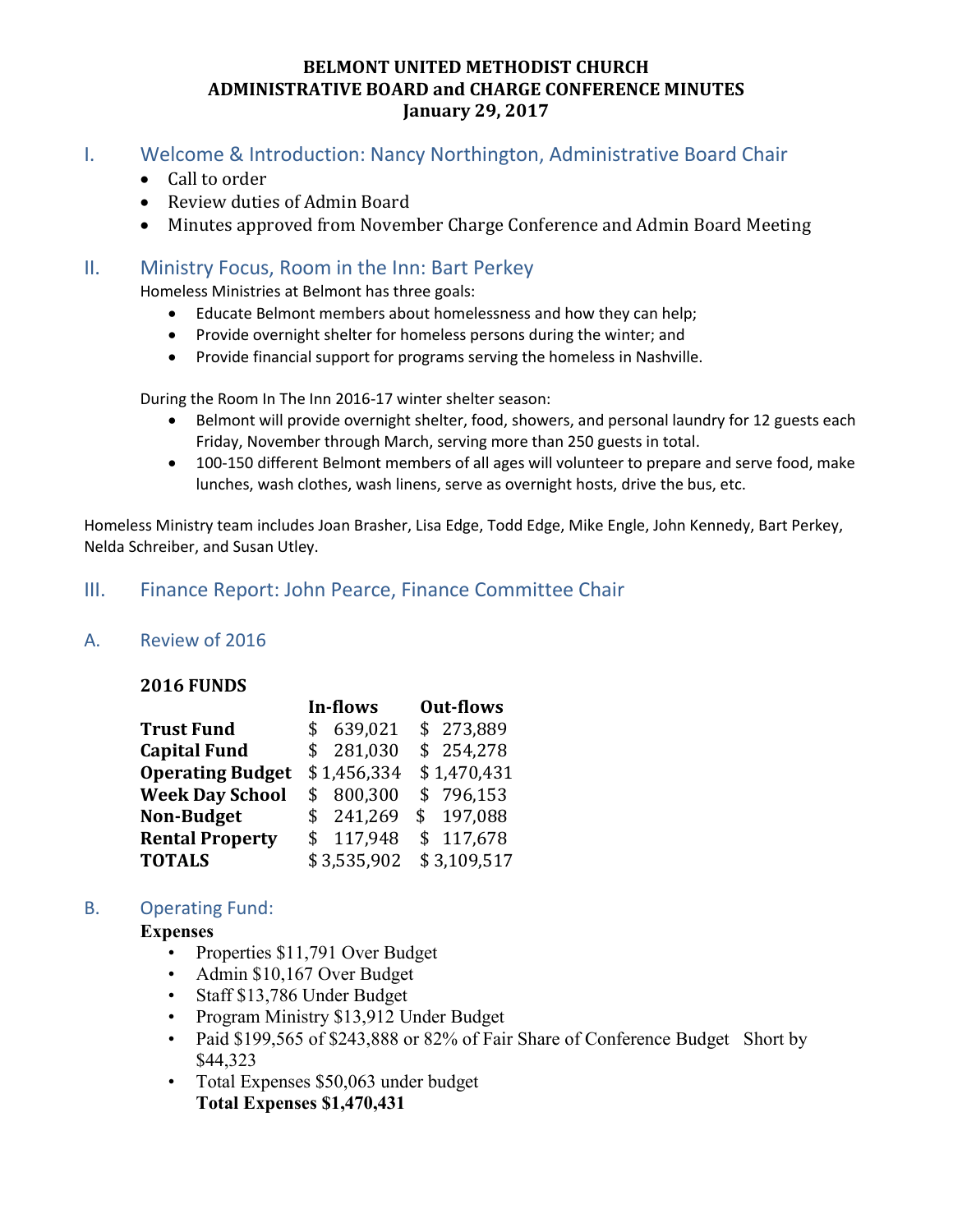### **Revenue**

- Pledges Collected \$1,238,737 (\$10,192 under budget; last year over budget by \$59,187)
- 55 Families Under Paid Pledge by \$72,091
- Loose Offering \$110,834 (\$29,166 under budget)
- Gifts that Change The World \$37,958 (\$12,042 under budget)
- Total Revenue under budget by \$64,163 **Total Revenue: \$1,456,336**

### **Bottom Line:**

- Expenses exceeded revenue by \$14K
- WDS Surplus \$4,147
- Extra Giving After 1/1/17 \$9,950
- Paid only 82% of apportionments (\$44K short). First real miss since 2004. Apportionments go to:
	- 25% staff healthcare
	- $\cdot$  25% pensions
	- 25% TN Conference programs
	- 25% broader church (pays for programs of the church, salary for general agency staff, administration of UMCOR, etc.)

*Consequences of our missing this are real and affect the lives of our staff, members of our congregation, and the ministry of the conference and the broader church.* 

### C. 2017 Budget Proposals

### **Pledge Campaign**

- 304 Pledges: \$1.2M
	- o 24 decrease
	- o 27 new pledges
	- o 19 lost pledges
	- o 158 increased pledge
	- $\circ$  95 same as 2016
- Down by \$14-15K (We had an increase of \$72K going into 2016)

#### **Concerns**

- Loose Offering & Pledge Collection
- "Right Size" Operating Budget: trend has been to spend more than we take in
- Transition New Business Manager
- Clean up finance records/policies
- Week Day School Integration
- This Old Building and deferred maintenance
- Re-negotiate SunTrust Debt

#### **2017 Finance Tasks**

- Conduct 2018 Operating Budget Campaign
- Re-finance term loan (matures 11/1/2017)
- Initiate "This Old Building Fund"
- 2017 Christmas Miracle Offering
- 2017 Finish Year Strong
- 2017 Pay 100% of Apportionments
- Reconcile 2017 Operating Budget
- Gifts that Change the World: \$50,000 Goal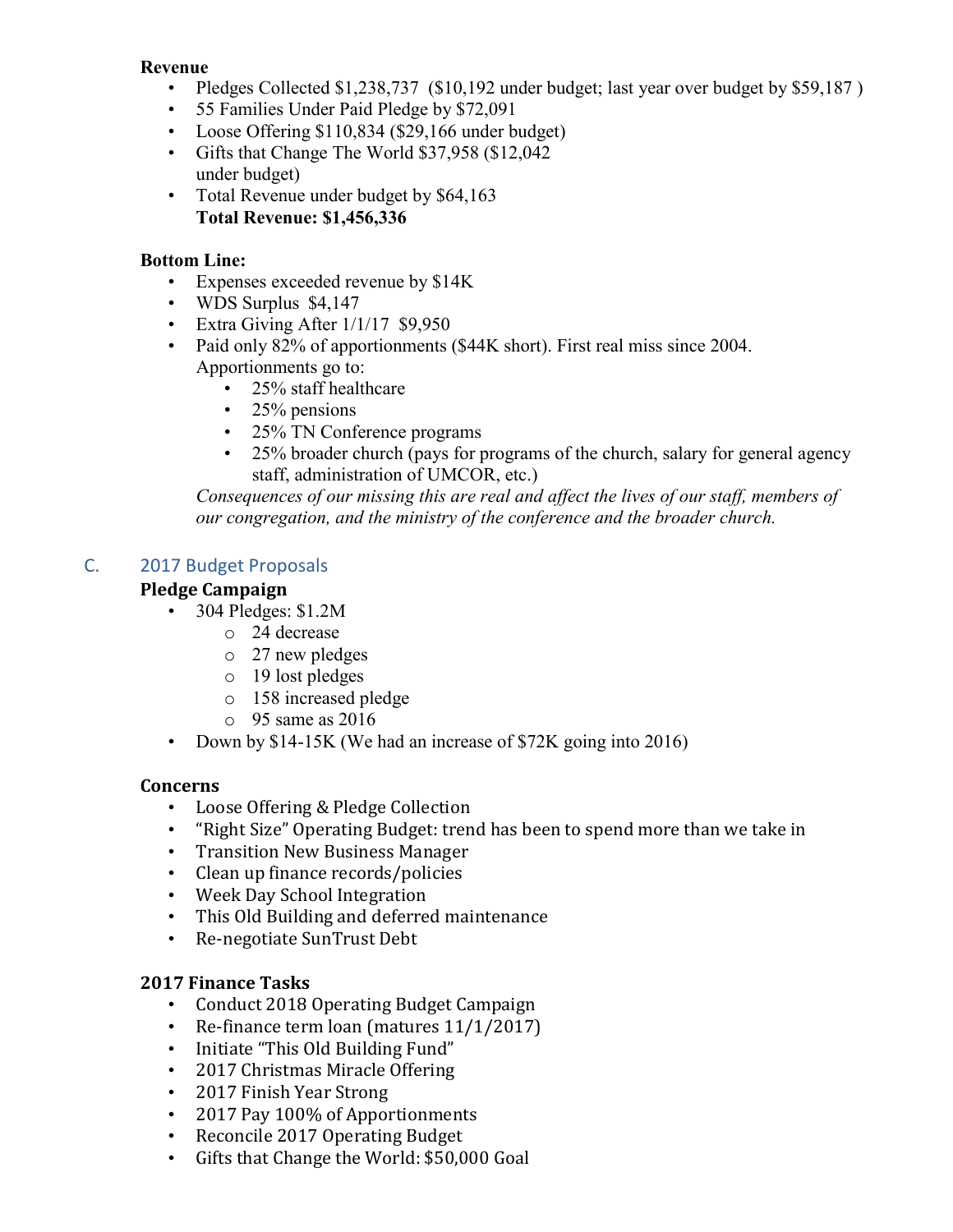- Collect Capital Pledges
- Pay SunTrust \$3,000,000 Term Loan
- Trust fund corpus growth
- Website, communication, electronic giving, etc.
- Find ways to reach Gen Y members for financial support
- Expand & improve electronic and alternative giving

# IV. Charge Conference: Rev. Garie Taylor

- Call to order for special Charge Conference
- Call for vote on approval of salaries
- Salaries approved unanimously
- Adjourning of Charge Conference

# V. Staff Parish Relations Committee, John Lesesene, Chair

Salaries are 2/3 of our total budget. Here are the reasons why:

### **Goals:**

- Hire best business administrator we could (includes health & pension benefits)
- Associate pastors: We want to work toward paying them MORE than minimum salary
- Critical staff positions not getting what they deserve and want to give them a decent cost of living increase

## **2017 Updates**

- Robert Johnson resigned
- New Business Administrator hired: Susan Fagan. Susan was present for the meeting and introduced to the board.
- Vacant custodian position is on hold
- VI. Approval of 2017 Budgets: Nancy Northington, Administrative Board Chair
	- All budgets approved unanimously

# VII. Listening Group Report, Marcie Smeck Bryant and Jane DuBose, Taskforce Chairs

## **Tasks of the Listening Group:**

Following the development of multiple options for LGBTQ inclusion by a Task Force appointed by the Belmont UMC Administrative Board, a request was made to:

- Reach as many Belmont UMC members as possible to seek discernment around options from Task Force
- Listen to prayers, concerns and hopes regarding LGBTQ inclusion and Belmont's role in the issue
	- o Charge was not to advocate for any option, but to listen and record comments
- Organize a discernment process and produce a report as soon as reasonably possible
- Recruit a diverse team of good listeners (chosen based on ability to listen deeply; not on their opinions.) Had a diverse group of 12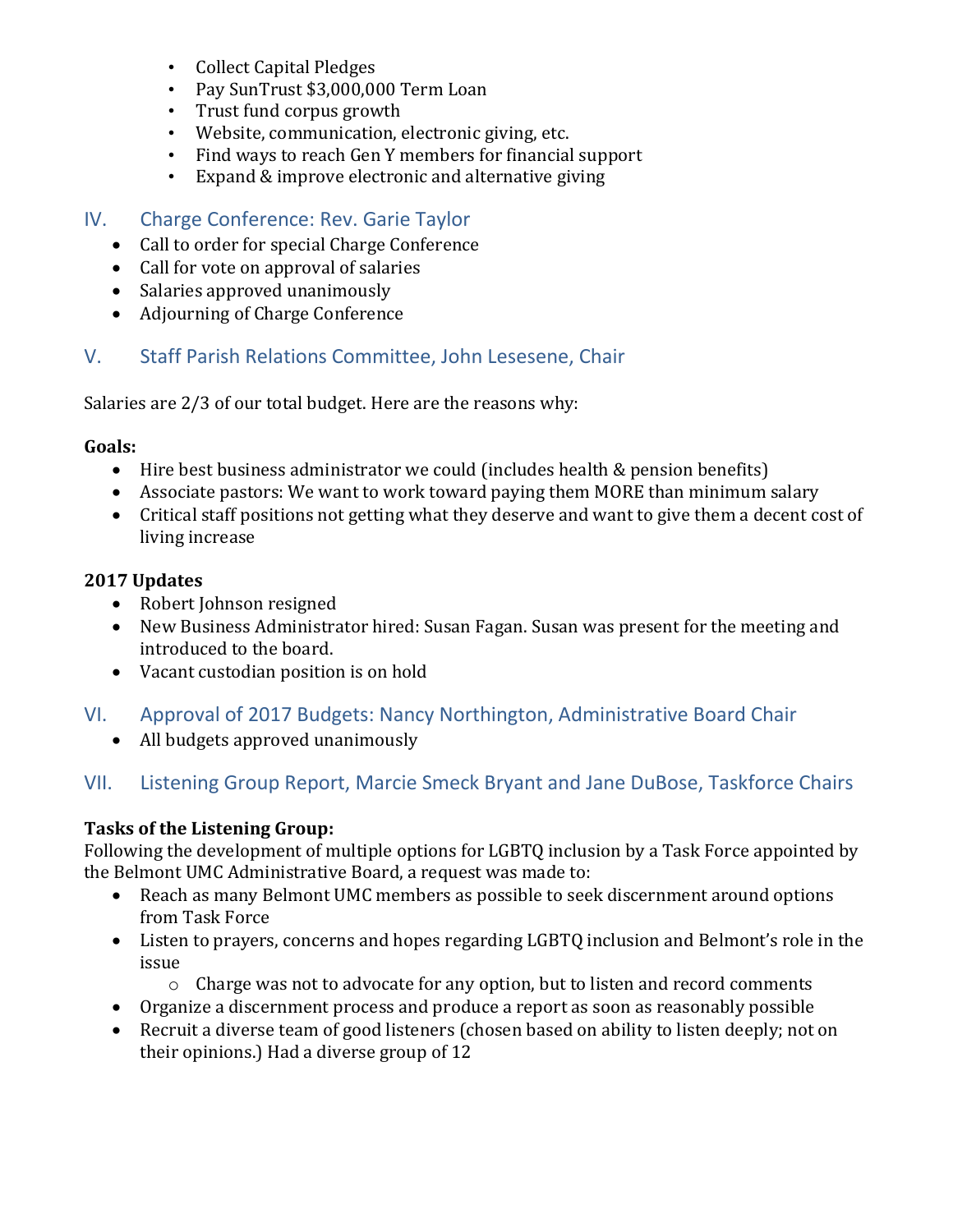## **Takeaways from Listening Group**

- Surprised by the degree of hostility and paranoia from members on both sides of the issue
- We believe churchwide votes on key issues is a good way forward
- Process suggested that same-sex issue is not an issue with youth and young adults. In 20 years, this will not be an issue; it will accepted. The decision now is how to arrive at this destination with grace, giving those in opposition an opportunity to make peace with the decision or leave the church without wounding it.
- Disappointment about number of people who participated: 212. Many made the decision to not participate.
- The listening phase exposed the broken reality of our common life to the light. Will we ignore it or seek God's guidance as we deal with it?

# VIII. A Way Forward for Belmont, Bill Cooper, Lay Leader

In response to the report of the Listening Group Report, leadership created and presented a report recommending a way forward.

The report began with affirming our common values, hopes, and understandings of God's will. Board members read these affirmations aloud following each with the response, "may God bless and guide our congregation."

After discussion, the board endorsed this report, including the full slate of five recommended action items. The action items were as follows:

- 1) Encourage and support intentional actions by Belmont as a united body to actively advocate for change — including petitioning the Commission on a Way Forward, our resident bishop, our Conference delegates to General Conference, and the Southeast Jurisdiction — and keep members informed regarding activity on this subject, proposing solutions or other reasonable means to influence the outcome and achievement of our objective.
- 2) While we recognize that we do not decide who is ordained, we will support the ordination of all persons called and gifted for pastoral ministry regardless of their sexual orientation.
- 3) Support our clergy who individually feel that they are called to perform same sex weddings at locations other than in Belmont facilities.
- 4) Endorse at the administrative board meeting Belmont's affiliation with Reconciling Ministries Network, to be followed by an educational outreach effort and a churchwide yes/no vote to be completed by March 31 if not earlier, on whether the congregation ratifies the endorsement by the board.
- 5) Leave our long-standing and inclusive wedding policy unchanged while we continue to pray as a faith family whether we should (i) publicly proclaim the inclusive nature of our existing wedding policy by joining those that have taken the Altar for All Pledge, (ii) change our wedding policy to conform to the current language of the Discipline to limit use of the sanctuary to just weddings of opposite sex couples, or (iii) discontinue all weddings at Belmont until the Discipline changes.